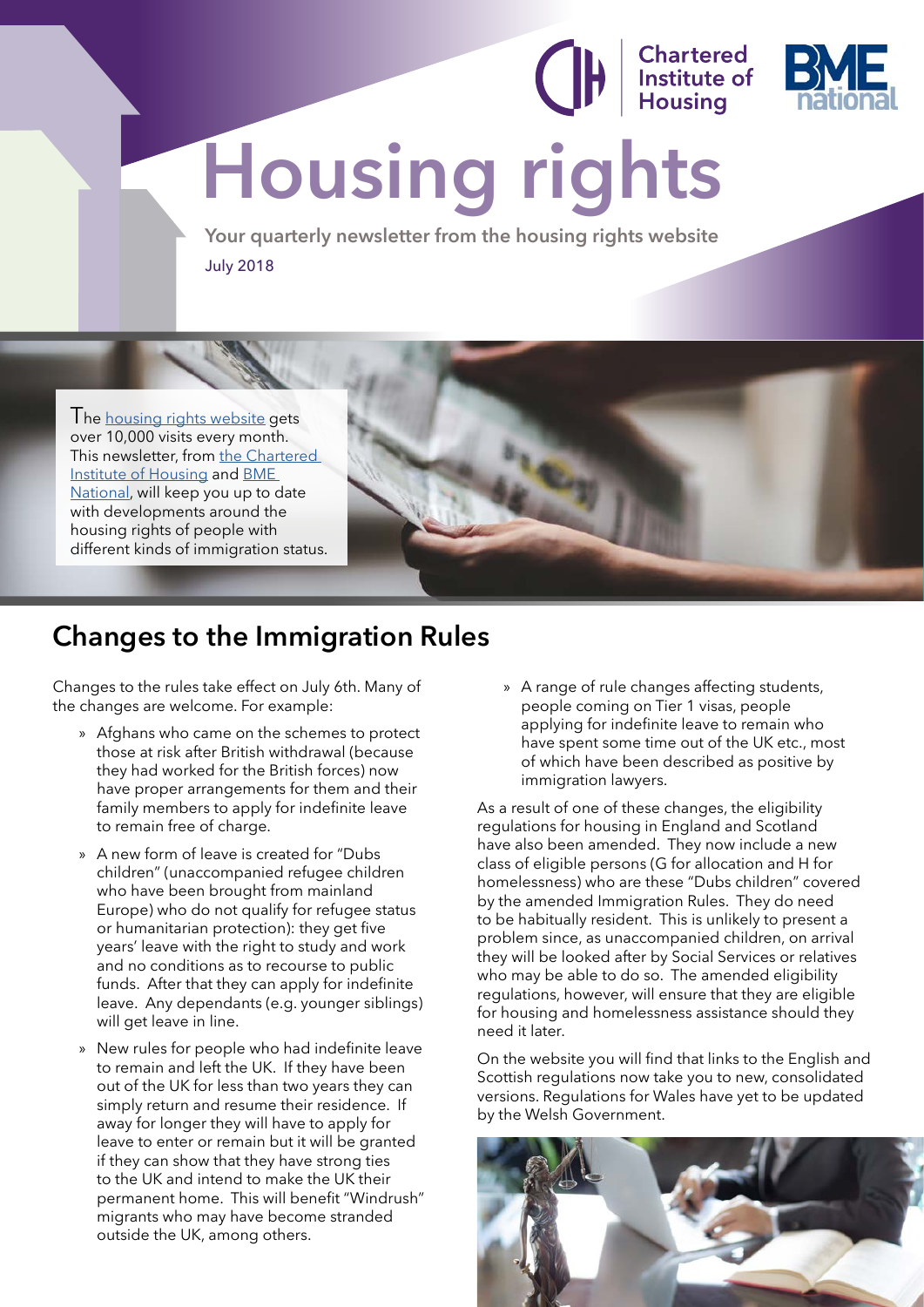### **Chartered<br>Institute of<br>Housing Housing right**

**Your quarterly newsletter from the housing rights website**

#### **Croatia – special rules cease to apply from July 1st**

July marks the fifth anniversary of Croatia's entry to the EU so the special rules that applied to Croatians have come to an end. This means that Croatian workers can now enter the UK like other EU workers, under "free movement'' rules. The pages on the website relating to European workers, family members, etc. now apply to Croatian nationals too.

#### **Changes to EEA regulations**

The EEA regulations are also amended, coming into force on 24th July 2018. Most changes are to put CJEU judgments into effect, some are to allow modernisation of practices, some are clarifications. They include

- » A right to reside for non EU citizens as family members where the EU citizen arrived as an EU citizen but subsequently acquired British nationality
- » Self employed people to keep their right to reside as self employed once they are no longer working as such, on similar terms to employed people
- » In future family permits may be issued in electronic form

#### **Right to rent challenged in court**

The Joint Council for the Welfare of Immigrants has been [granted permission](https://www.theguardian.com/uk-news/2018/jun/06/government-faces-high-court-challenge-right-rent-scheme) for a judicial review of the right to rent scheme. JCWI's Chai Patel said the scheme 'incentivises landlords to act in racist ways' and amounts to 'systemic discrimination'. The Residential Landlords Association is also involved with the case in a bid to rescue its members from the 'impossible position of acting as untrained Border Police'. CIH has been a consistent critic of right to rent since it was first put forward in 2012.

The government's short guide to the right to rent was [updated](https://www.gov.uk/government/publications/landlords-right-to-rent-checks-guide) on June 29th.

#### **The 'Windrush generation'**

The plight of the 'Windrush generation' has continued to be in the news. The Home Affairs Select Committee [recently criticised](https://www.parliament.uk/business/committees/committees-a-z/commons-select/home-affairs-committee/news-parliament-2017/the-windrush-generation-report-published-17-19/) the government's 'hostile environment' policies, including right to rent, pointing out how many more groups could be affected them, such as vulnerable EU nationals resident here. And CIH showed in [the Guardian](https://www.theguardian.com/housing-network/2018/may/30/hostile-environment-what-social-landlords-need-to-know) how social landlords could minimise the effects of the hostile environment.

On June 29th the government [updated its guidance](https://www.gov.uk/government/publications/undocumented-commonwealth-citizens-resident-in-the-uk) on the Windrush scheme to assist Commonwealth citizens and others who have lived in the UK for a long time.

#### **First council "migrant champion"**

LB Islington has appointed the first "migrant champion councillor" in the UK. She may be familiar to readers of this newsletter, and "Cllr Lukes will work to ensure that all Islington's communities benefit from the energy, creativity and resilience that migrants can bring to the borough. She will work to help migrants to connect with local services, ensure they are considered in council policy and that migrant voices are heard". Sue can be contacted at [sue.lukes@islington.gov.uk](mailto:sue.lukes%40islington.gov.uk%20?subject=) 

#### **Migrants left homeless on release from detention centres**

The charity Bail for Immigration Detainees (BID) says that the Home Office are no longer looking for accommodation for those released from detention, meaning that some have to stay in detention and others are simply being put out on the streets. According to a response to a Freedom of Information request by BID, accommodation was provided in only 24 cases in the first five months of 2018 — compared to 2,800 last year. BID's [report](http://hubble-live-assets.s3.amazonaws.com/biduk/redactor2_assets/files/654/Briefing_-_Accommodation_Post_Detention.pdf) gives all the details.

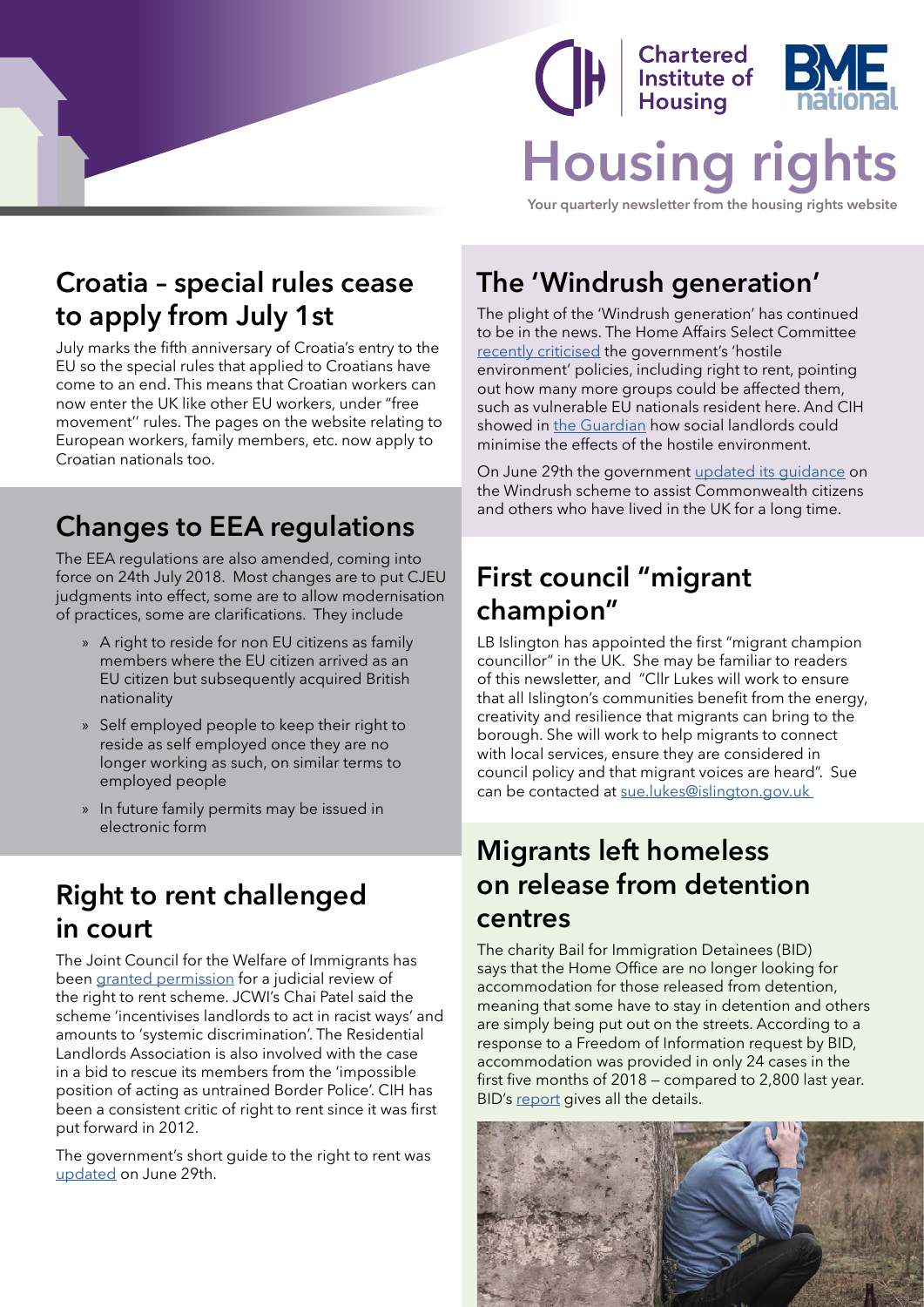## **Chartered<br>Institute of<br>Housing Housing rights**

**Your quarterly newsletter from the housing rights website**

#### **Domestic abuse legislation promised**

The government has [consulted](https://www.gov.uk/government/consultations/domestic-abuse-bill-consultation) on proposals for a Domestic Abuse Bill and a package of practical action to address the needs of victims. It will be reviewing eligibility for the [Destitute Domestic Violence](http://www.housing-rights.info/03_10_Women.php)  [Concession](http://www.housing-rights.info/03_10_Women.php), and asked the question what else could be done to protect domestic abuse victims with no recourse to public funds. NRPF's [response](http://www.nrpfnetwork.org.uk/Documents/domestic-abuse-bill.pdf) highlights the need for legal aid to be available and immediate support to be funded so people with no recourse to public funds can stay safe while they work out their long-term options.

Meanwhile the Chartered Institute of Housing is urging housing organisations to [make a stand](http://www.cih.org/makeastand) against domestic violence, and over 150 have so far done so.

#### **Supporting destitute migrants who will be granted leave to remain costs councils £63 million**

The NRPF network [shows](http://www.nrpfnetwork.org.uk/News/Pages/NRPF-data-2018.aspx) that councils are spending unnecessary amounts of money to support destitute people who would not need such support if they were



In a court case, the judge [criticised](https://www.freemovement.org.uk/council-criticised-for-failure-to-provide-accommodation-to-child-refugees/) Brent council for its approach to accommodating a young refugee, when it tried to force him to live with his uncle in inappropriate accommodation.



#### **New project to defend the rights of homeless European migrants**

Following on from [the successful legal challenge](https://migrantsrights.org.uk/blog/2017/12/18/high-court-rules-detention-deportation-eu-citizens-illegal/) against the Home Office's policy of criminalising EEA nationals for rough sleeping, the [Public Interest Law Unit](http://www.pilu.org.uk/public-law/) is launching a new project, funded by the Oak Foundation, to defend the rights of EEA homeless migrants.

#### granted leave to remain more quickly. **A success story - Syrian refugee resettlement**

The Free Movement blog offers [some rare good news](https://www.freemovement.org.uk/comment-success-of-syrian-refugee-resettlement-shows-that-the-home-office-can-get-it-right/) – how Syrian refugees have resettled in the UK and in some cases started new businesses.

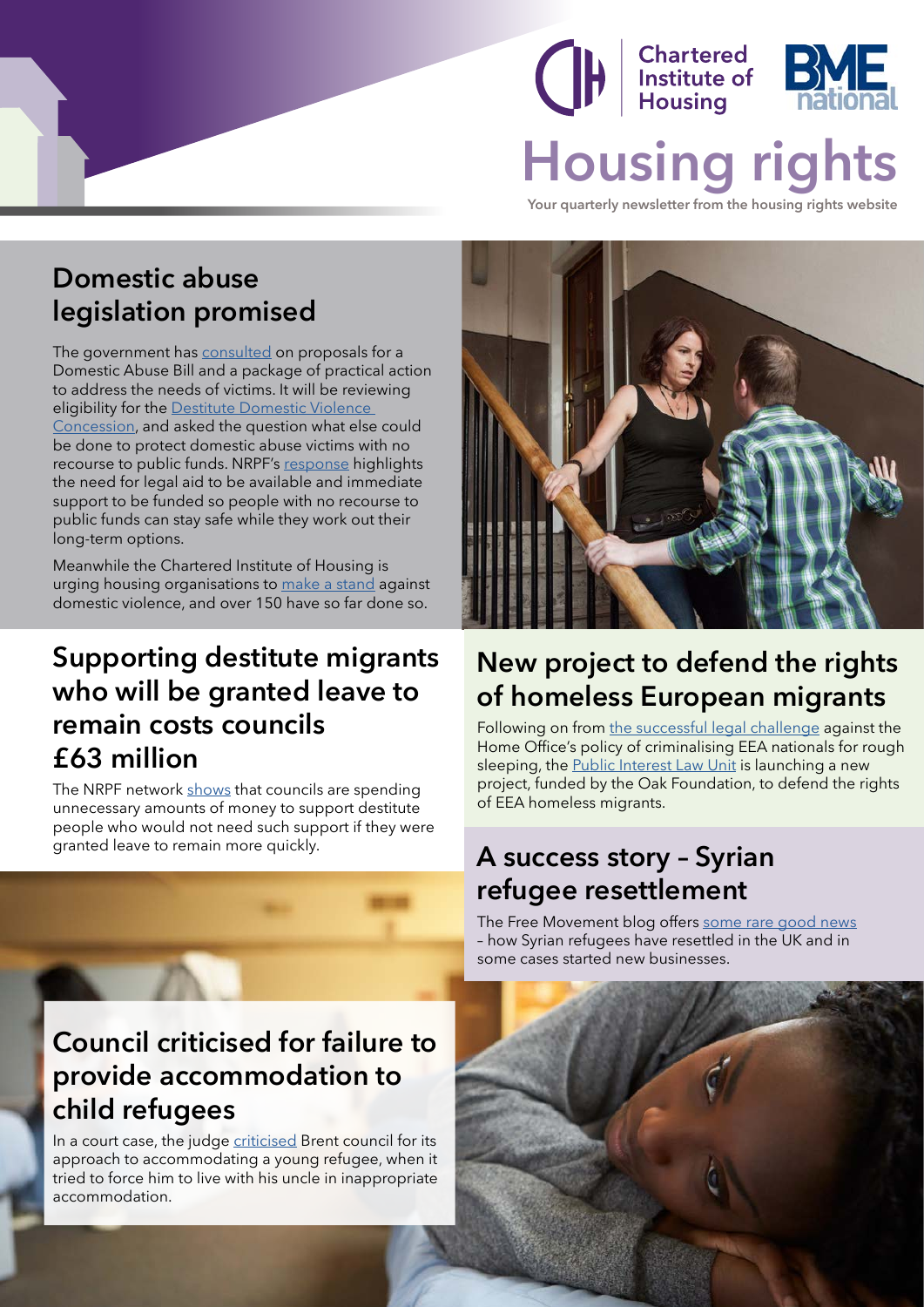#### Chartered **Charleted**<br>Institute of **Housing Housing right**

**Your quarterly newsletter from the housing rights website**

#### **A migrant's journey: from Zero to Hero?**

John Delahunty from *Innisfree* looks at some migrant stories

Did you see the [amazing footage](https://www.youtube.com/watch?v=ltXjvpjpo2I) a few weeks ago of Malian migrant, Mamoudou Gassama, scaling the outside of a Parisian apartment block to save a toddler who was dangling from a balcony? He was praised by the Mayor of Paris as an "example for all citizens" and then thanked by President Emmanuel Macron at the Elysee Palace and told he would be made a naturalised French citizen.

What a positive story. What a hero.



But in reports of the story, Mamoudou was described variously as a Malian migrant, an undocumented migrant and an illegal immigrant.

Still a hero? David Lammy MP's Twitter reaction to the story put his finger on the dilemma facing those of us who are trying to change the negative narrative.

#### **David Lammy**

[@DavidLammy](https://twitter.com/davidlammy?s=11)

This is a wonderful story but I don't think that "migrants" should have to behave like superheroes before they are treated like human beings. Being a human being should be the only prerequisite to being treated like a human being. And that applies in the UK just as much as France<https://t.co/bCK8EDYaKV>

#### [https://twitter.com/DavidLammy/](https://twitter.com/DavidLammy/status/1001113379006795776) [status/1001113379006795776](https://twitter.com/DavidLammy/status/1001113379006795776)

The story came hard on the Doc Marten heels of the news from Sheffield of Magid Magid becoming Lord Mayor, the youngest in the City's history at age 28, having arrived with his family from Somalia aged five and unable to speak English.



But again, news clips of the warm reaction to this ebullient character on the streets of Sheffield still carried a familiar undercurrent:

**Magid:** Hi, I'm the new Lord Mayor!

**Member of Public:** So, where are you from?

**Magid:** Sheffield!

**Member of the Public:** No, but where are you REALLY from?

And then I picked up on

another migrant's story – this time in sport.

Did you hear it? Fred's got a new job in Manchester, starting in the summer. This would be the £52m, potential Manchester Utd hero, Frederico Rodrigues de Paulo Santos, from Brazil.

My unscientific review of media reports about Fred didn't reveal any descriptions of him as an economic migrant. Maybe that fits in with the statistics that 55% of international footballers play (live and work) in another country, 50% of best actor Oscar nominees since 2000



were migrants too, as were one third of Nobel prize nominees since 1901.

But let's keep telling the stories of the ordinary as well as the extraordinary. I've been inspired by the work of the [Migration Museum](http://www.migrationmuseum.org) which invites us to tell All Our Stories.

And I tell the story of an ordinary migrant woman, who's been in the UK for 67 years now, having left her home because of the social injustice she faced because of her beliefs.

That would be my own mother.